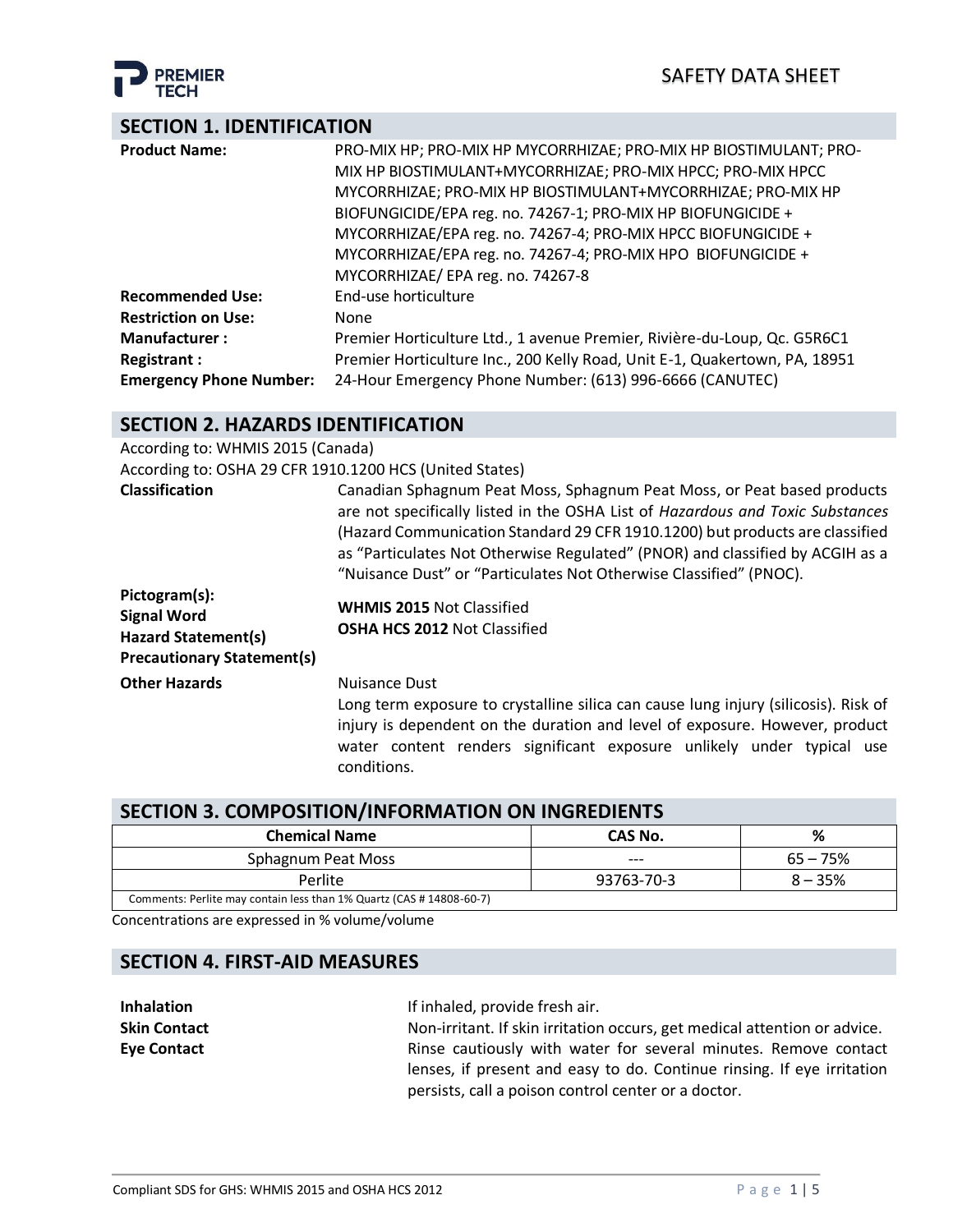# SAFETY DATA SHEET



**Ingestion If** swallowed, rinse mouth and drink plenty of water. Call a Poison Control Center or doctor.

**Most Important Symptoms and Effects, Acute and Delayed** None Known **Immediate Medical Attention and**  Treat symptomatically. **Special Treatment**

# **SECTION 5. FIRE-FIGHTING MEASURES**

**Extinguishing Media**

**Product**

**Suitable Extinguishing Media** Water. **Unsuitable Extinguishing Media** High pressure water jet.  **Specific Hazards Arising from the**  None are known.  **Special Protective Equipment and Precautions for Fire-Fighters**

Fire-fighters should wear appropriate protective equipment and selfcontained breathing apparatus (SCBA). Do not inhale combustion gases.

# **SECTION 6. ACCIDENTAL RELEASE MEASURES**

**Personal Precautions, Protective Equipment and Emergency Procedures**

**Personal Precautions:** Ensure adequate ventilation. **Emergency Procedures:** No special emergency procedures required

**Environmental Precautions:** No special environmental precautions required

## **Methods and Material for Containment and Cleaning Up:**

Use methods to clean spill which avoid creating airborne dust. Avoid breathing dust by using adequate ventilation and/or NIOSH or MSHA approved respirator for nuisance dust of this type.

# **SECTION 7. HANDLING AND STORAGE**

#### **Precautions for Safe Handling:**

Avoid creating excessive dust during handling. Avoid breathing dust by using adequate ventilation and/or NIOSH or MSHA approved respirator for nuisance dust of this type.

**Conditions for Safe Storage:** No special storage requirements.

**Incompatibilities:** None known

# **SECTION 8. EXPOSURE CONTROLS/PERSONAL PROTECTION**

## **CONTROL PARAMETERS**

| <b>Occupational Exposure Limits Values</b> |                     |                   |                         |                      |  |  |
|--------------------------------------------|---------------------|-------------------|-------------------------|----------------------|--|--|
| <b>NAME</b>                                | <b>OSHA PEL</b>     |                   | <b>ACGIH TLV</b>        |                      |  |  |
|                                            | Respirable Dust     | <b>Total Dust</b> | Respirable Particules   | Inhalable Particules |  |  |
| Peat moss                                  | 5 mg/m <sup>3</sup> | 15 mg/m $3$       | 3 mg/m <sup>3</sup>     | 10 mg/m $^3$         |  |  |
| Crystalline silica                         | 10 mg/m $3$         | 15 mg/m $3$       | 0.025 mg/m <sup>3</sup> | Not available        |  |  |

## **Appropriate Engineering Controls:**

Use exhaust ventilation to keep airborne concentrations below exposure limits.

#### **Individual Protection Measures**

 **Eye/Face Protection:** Wear safety goggles is recommended

**Skin Protection:** No specific requirement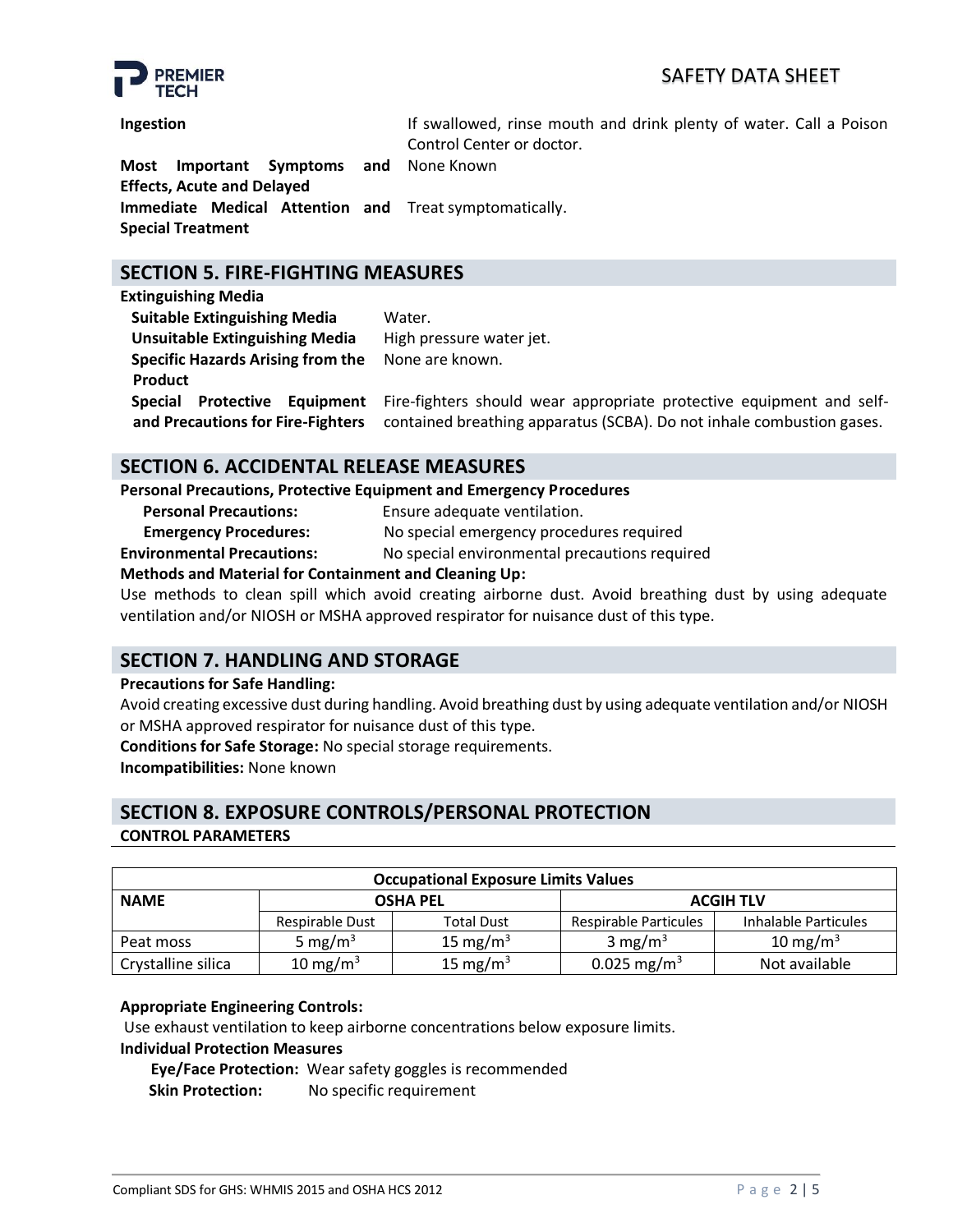

## **Respiratory Protection:** Wear respiratory protection, where airborne concentrations are expected to exceed exposure limits.

| <b>SECTION 9. PHYSICAL AND CHEMICAL PROPERTIES</b> |                            |  |
|----------------------------------------------------|----------------------------|--|
| Appearance                                         | Blond to light brown fiber |  |
| Odour                                              | Earthy odor                |  |
| <b>Odour Threshold</b>                             | Not applicable             |  |
| pH                                                 | $4.5 - 6.5$                |  |
| Melting Point/Freezing Point                       | No data available          |  |
| <b>Boiling Point</b>                               | No data available          |  |
| Flash Point                                        | Not applicable             |  |
| <b>Evaporation Rate</b>                            | No data available          |  |
| Flammability (solid, gas)                          | Flammable                  |  |
| Upper/Lower Explosive Limit                        | Not applicable             |  |
| Vapour Pressure                                    | Not applicable             |  |
| Vapour Density (air=1)                             | Not applicable             |  |
| <b>Relative Density (water=1)</b>                  | 1.5                        |  |
| Solubility                                         | No data available          |  |
| Partition Coefficient,                             | No data availble           |  |
| n-Octanol/Water (Log Kow)                          |                            |  |
| <b>Auto-ignition Temperature</b>                   | Not applicable             |  |
| <b>Decomposition Temperature</b>                   | No data available          |  |
| Viscosity                                          | Not applicable             |  |

## **SECTION 10. STABILITY AND REACTIVITY**

**Reactivity None known Chemical Stability** Stable **Possibility of Hazardous Reactions** Will Not Occur **Conditions to Avoid Dust generation, open flames Incompatible Materials None Hazardous Decomposition Products** None known

## **SECTION 11. TOXICOLOGICAL INFORMATION**

**Likely Routes of Exposure:**

√ **Inhalation** √ **Skin contact** √ **Eye contact** √ **Ingestion**

**Acute Toxicity: LC50 (Inhalation) (4h/rats)** There is no data available  **LD50 (oral)** There is no data available  **LD50 (dermal)** There is no data available

**Skin Corrosion/Irritation:** There is no data available **Serious Eye Damage/Irritation:** There is no data available

**Respiratory and/or Skin Sensitization:** There is no data available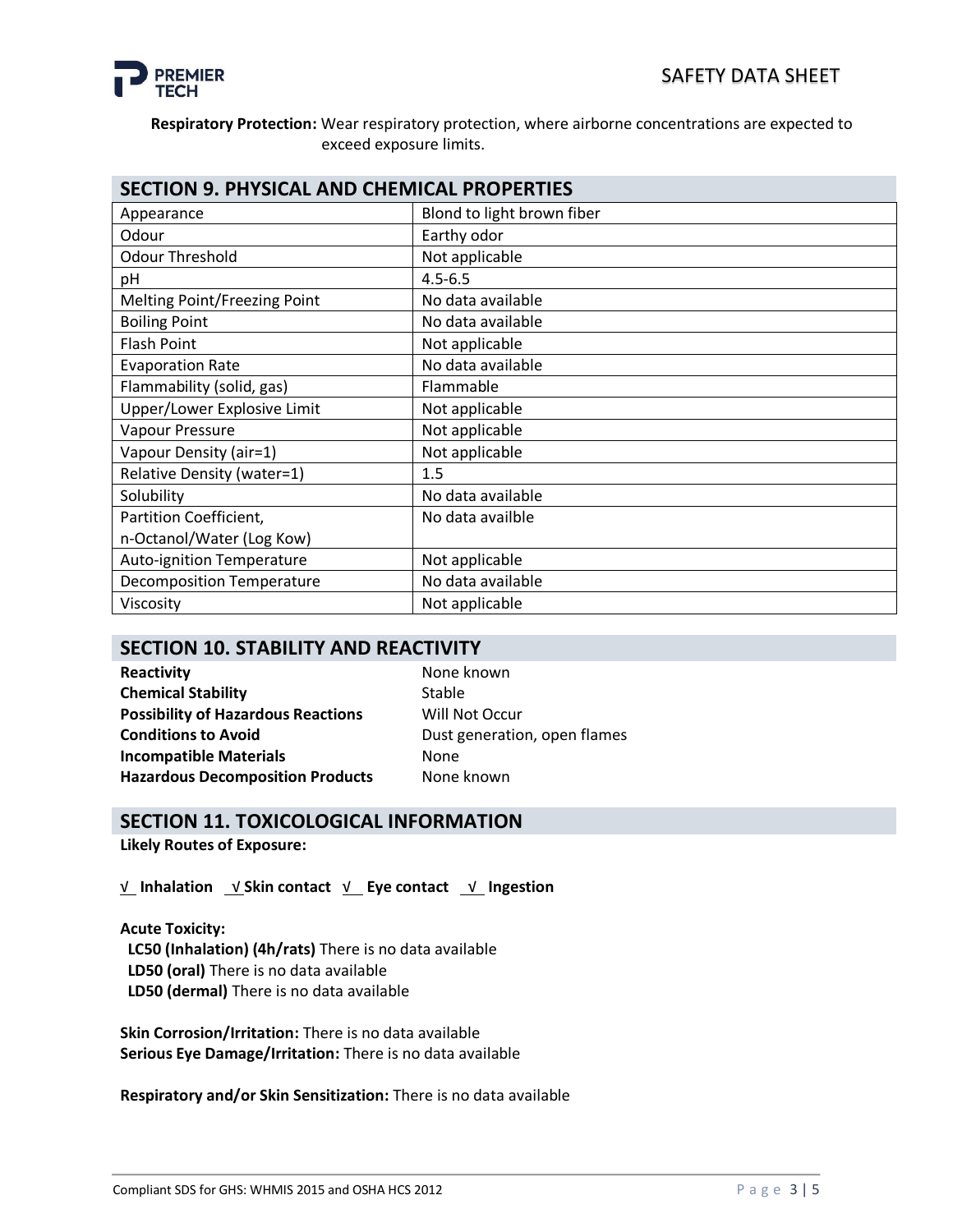

**STOT (Specific Target Organ Toxicity) Single Exposure:** There is no data available **Repeated Exposure:** There is no data available

**Carcinogenicity:** There is no data available

**Reproductive Toxicity**

**Development of Offspring:** There is no data available **Sexual Function and Fertility:** There is no data available **Effects on or Via Lactation:** There is no data available

**Germ Cell Mutagenicity:** There is no data available

**Additional Information:** There is no data available

## **SECTION 12. ECOLOGICAL INFORMATION**

**Ecotoxicity:** No known significant effects or critical hazards. **Persistence and Degradability:** Inherently biodegradable. **Bioaccumulation Potential:** No known significant effects or critical hazards. **Mobility in Soil:** No known significant effects or critical hazards. **Other Adverse Effects:** No known significant effects or critical hazards.

## **SECTION 13. DISPOSAL CONSIDERATIONS**

The waste of this product is not defined as hazardous. Dispose of all waste in accordance with the regulations of the environmental authority having jurisdiction.

# **SECTION 14. TRANSPORT INFORMATION**

Not regulated under Canadian Transportation of Dangerous Goods (TDG) regulations.

Not regulated under US Department of Transportation (DOT) Regulations.

Not regulated under International Maritime Dangerous Goods (IMDG) Regulations.

Not regulated under International Air Dangerous Goods (ICAO-TI / IATA-DGR) Regulations.

**Environmental Hazards:** None

**Transport in Bulk According to Annex II of MARPOL 73/78 and the IBC Code:** Not applicable **Special precautions for Transport:** None

## **SECTION 15. REGULATORY INFORMATION**

This product has been classified and the SDS has been developed according to the Hazardous Products Regulation.

#### **Canada**

#### **Canadian Environmental Protection Act (CEPA)**

All constituents of these products are on the Domestic Substance List (DSL).

**United States**